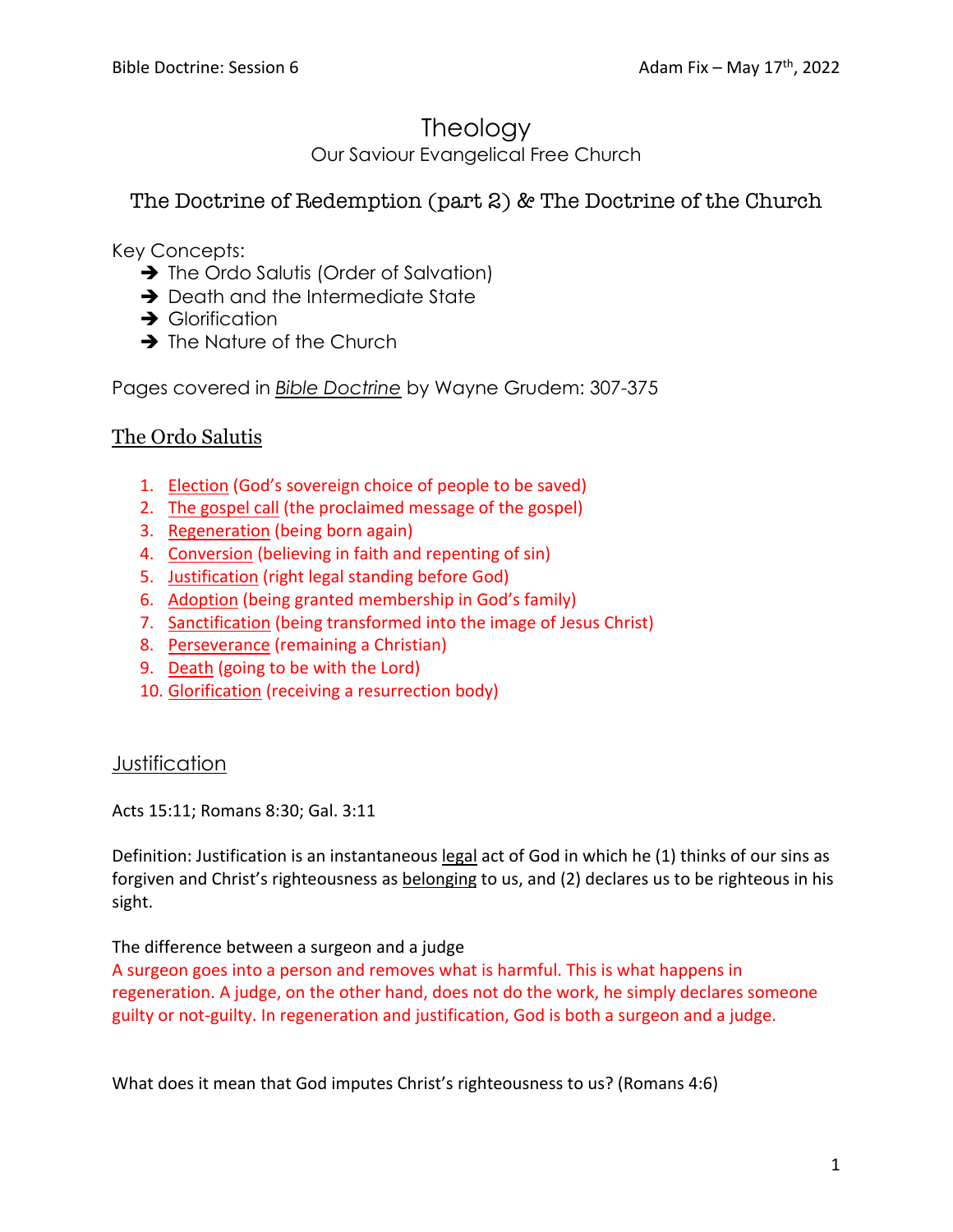This means that Christ's righteousness becomes ours. That is, God views the righteousness of Jesus as belonging to us. Therefore, when He looks upon those who are in Christ, He sees them as spotless and worthy.

### **How are we justified? It is entirely a gift of grace through faith!**

## **Adoption**

Galatians 4:5

Definition: Adoption is an act of God whereby he makes us members of his family.

#### **Adoption is Distinct From Justification**

*But it is possible that God could have creatures who are spiritually alive and yet are not members of his family and do not share the special privileges of family members – angels, for example, apparently fall into that category…it is important to recognize this because it helps us to recognize how great are our privileges in adoption.*

– Grudem, Systematic Theology, page 739

The privileges of adoption:

- We are able to relate with God
- We are given the gift of the Holy Spirit
- God disciplines us as children (this is a good thing!)
- We are shown how to relate to one another

Sanctification

Phil. 2:12; 1 Thes. 5:23

Definition: Sanctification is a progressive work of God and man that makes us more and more free from sin and like Christ in our actual lives.

3 Stages of Sanctification:

- 1. It has a definite beginning
- 2. Sanctification is on-going and increases throughout our life
- 3. Sanctification will be completed
	- a. At death for our souls
	- b. At the Second Coming for our bodies

How does sanctification work? Who is involved? Read Philippians 2:12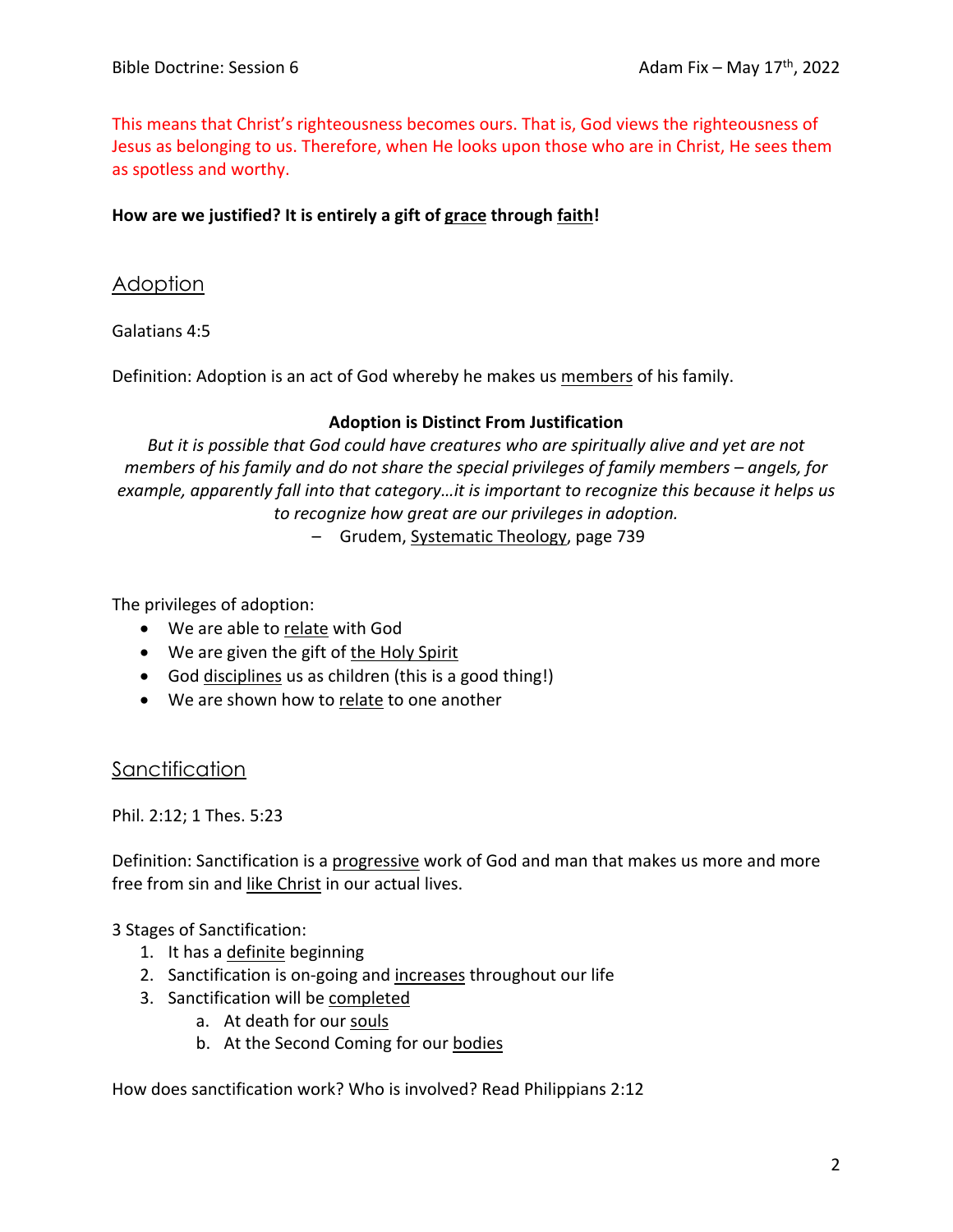Both God and people have a role in sanctification. It is primarily an act of God. See 1 Thes. 5:23. First, Christ earned our sanctification for us. Secondly, it is the HS who works within us to produce holiness. We play a passive role in sanctification when we trust God, worship Him, and follow Him. We also play an active role in sanctification. Romans 8:13. We are part of putting to death the flesh and deeds of the body. We can strive for holiness, etc.

### **Perseverance**

Rom. 8:35-39; Eph. 1:13-14; Phil. 1:6

Definition: The perseverance of the saints means that all those who are truly born again will be kept by God's power and will persevere as Christians until the end of their lives, and that only those who persevere until the end have been truly born again.

How can a believer have genuine assurance?

- 1. A present trust in Christ for salvation
- 2. Evidence of the sanctifying work of the Holy Spirit
- 3. A long-term pattern of Christian growth

What about those who have made professions of faith in the past, possibly walking with the Lord for a period of time, but have "fallen away" or renounced the faith? (A pastoral response): Unfortunately, this is a very common problem. Many people have walked an aisle, prayed a prayer, raised their hand, or were even baptized, however the rest of their life does not seem to reflect the Bible's testimony of a growing Christian. Pastorally, I believe we can say two things. First, there is hope that their one-time conversion was genuine and that they will realize the folly of their ways and repent (Phil. 1:6). However, perhaps the most loving thing to do is question their salvation, pray for them, and share the Gospel evangelistically with them. This is loving because it is what is best and necessary for them. If a person does not treat a person who bears no evidence of a true conversion as though they are a Christian and assumes the work of the Gospel in their life, it may make them more comfortable in the short-run, but could have disastrous consequences at the end of their life.

## Death

Why is death a part of life and how should we view it?

- For Christians, death is not a punishment
- Death is the outcome of living in a fallen world
- God uses death to complete our sanctification
- In our own death we are united with Christ
- Death is another, significant area to trust God in

What happens when a Christian dies?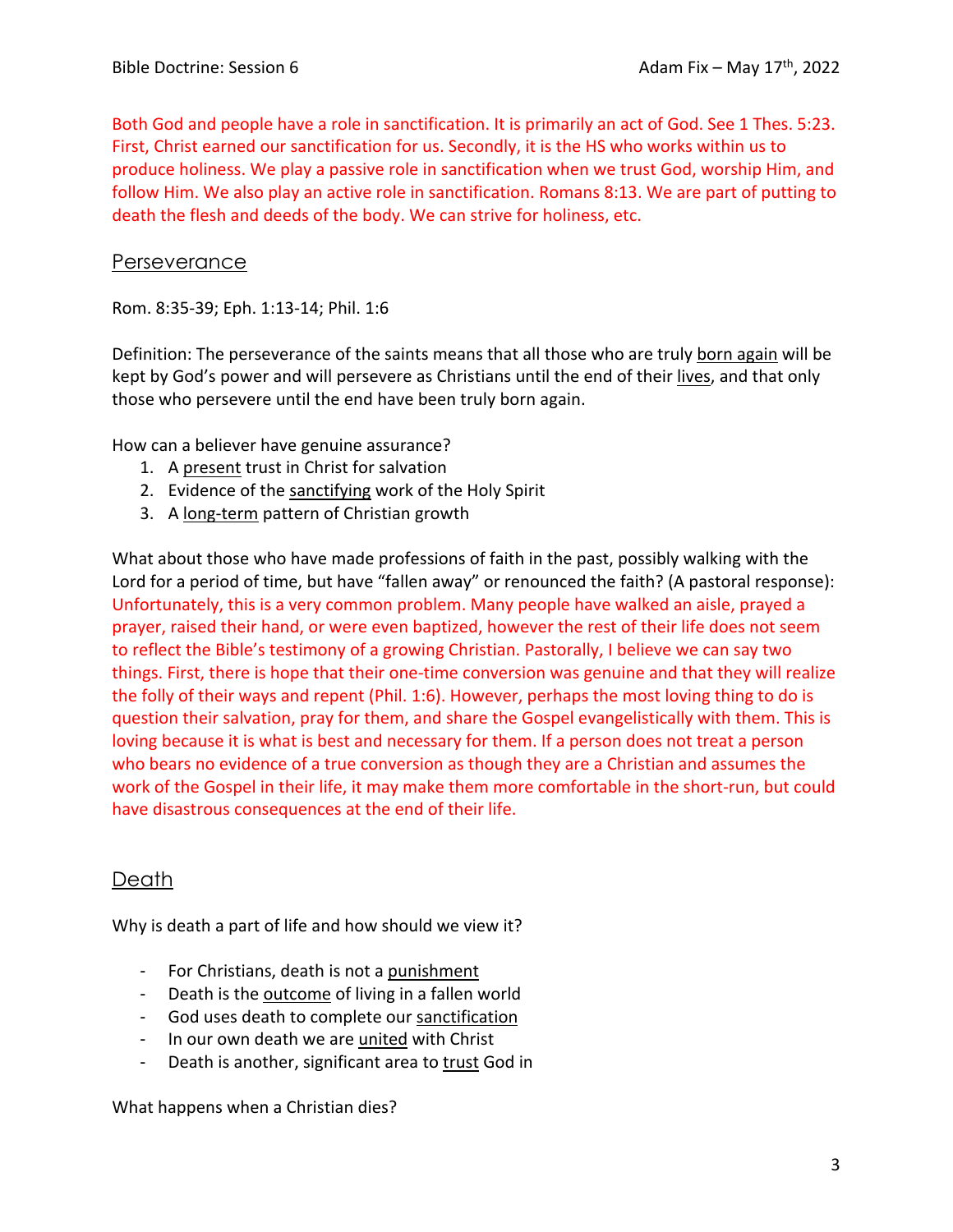Immediately after their death Christians will go directly to Heaven (Luke 23:43). However, for an intermediate time, believers will exist in Heaven without a resurrected body (2 Cor. 5:6-9). Because disembodied existence is not the ultimate intention of God, we will continue to await our resurrected bodies (Rom. 8:23). At the return of Christ, the bodies of believers will be raised from the dead and reunited with their souls (Job 19:25-26; Dan. 12:2; 1 Cor. 15:12-58; 1 Thes. 4:14, 16). Eternal life, complete with the uniting of our body and soul, in the new heaven and new earth is the ultimate purpose and glory of God (Rev. 21:3).

**Glorification** 

Daniel 12:2; Romans 8:29-30

Abbreviated Definition: Every Christian being given a resurrected body and a perfectly sanctified soul.

What will our resurrected bodies be like?

They will not wear out like our current bodies. Scripture leads us to believe it will be a physical body that can be most accurately compared to Christ's resurrection body. See 1 John 3:2; 1 Cor. 15:49; Rom. 8:29.

The entire creation will be renewed as well.

# **The Doctrine of the Church**

Definition: The church is the community of all true believers for all time.

Read Matthew 16:18 and Ephesians 4:1-16

Attributes of the Church:

- 1. It contains all Christians
- 2. It is invisible, yet visible
- 3. It is local and universal
- 4. Jesus Christ is its head
- 5. It is the new Israel

Purposes of the Church:

- 1. Worship
- 2. Discipleship
- 3. Evangelism and Missions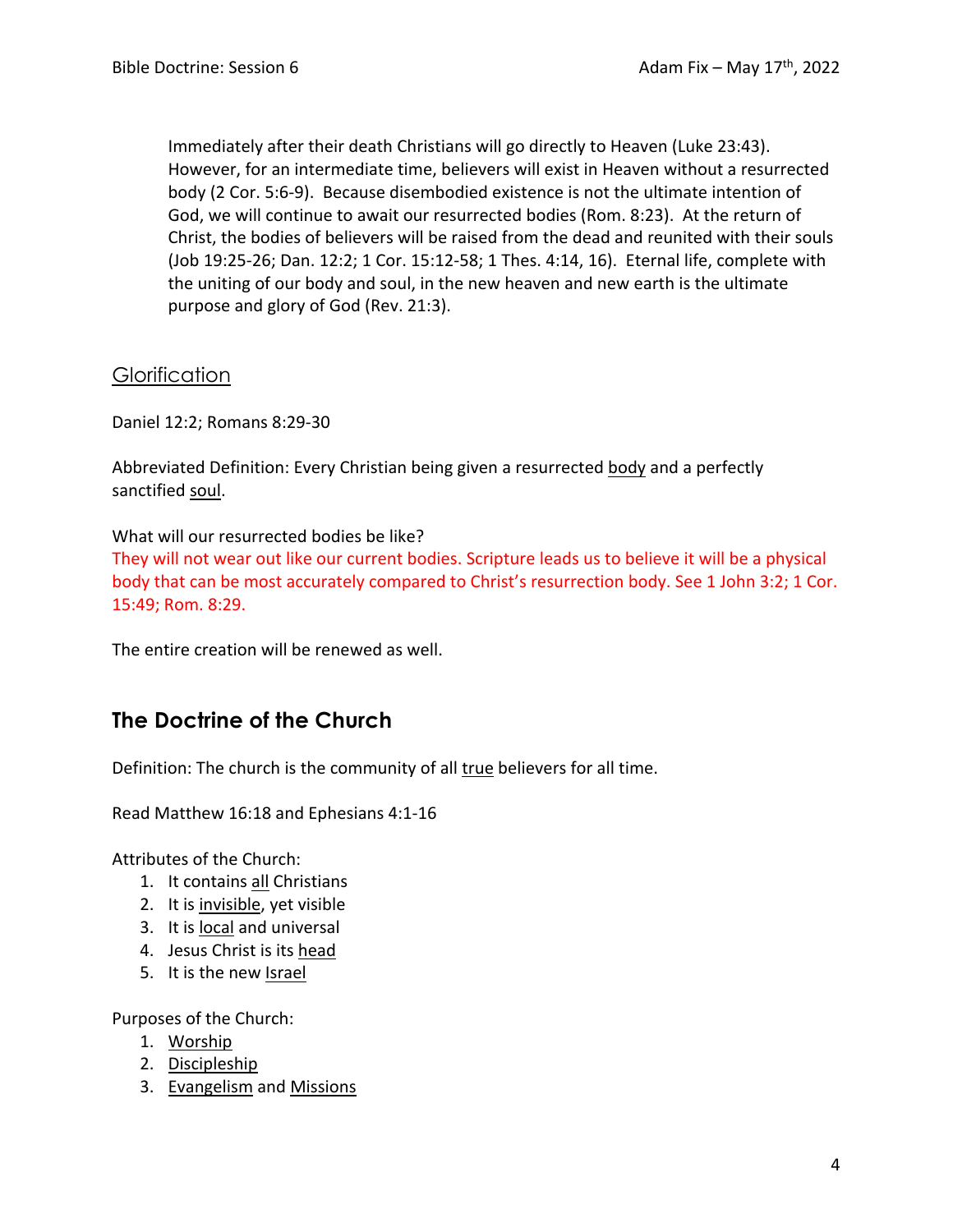#### **The Local Church**

Although the Church is a universal body that crosses time, the Bible also commands Christians to gather together in local, identifiable assemblies (Acts 2:42-27)

#### **Worship: The Definition and Anthem of the Church**

#### What is Biblical Worship?

A brief answer from the Westminster Catechism: What is the chief end of man? To glorify God and enjoy Him forever!

Biblically, we may be able to make a subtle change: The chief end of man is to glorify God by enjoying Him forever!

> Commenting on this change, John Piper says, "God is most glorified in us when we are most satisfied in Him." (Piper, *Desiring God*)

You make known to me the path of life; in your presence there is fullness of joy; at your right hand are pleasures forevermore. -Psalm 16:11

#### **Spiritual Gifts**

The main lists: 1 Corinthians 12:8-11, 28; Romans 12:6-8, 13; Ephesians 4:11

Have spiritual gifts ceased? The debate over 1 Corinthians 13:8-13.

2 Main Questions to Ask of Spiritual Gifts:

- 1. Does this bring glory to God?
- 2. Does this build-up the Church?